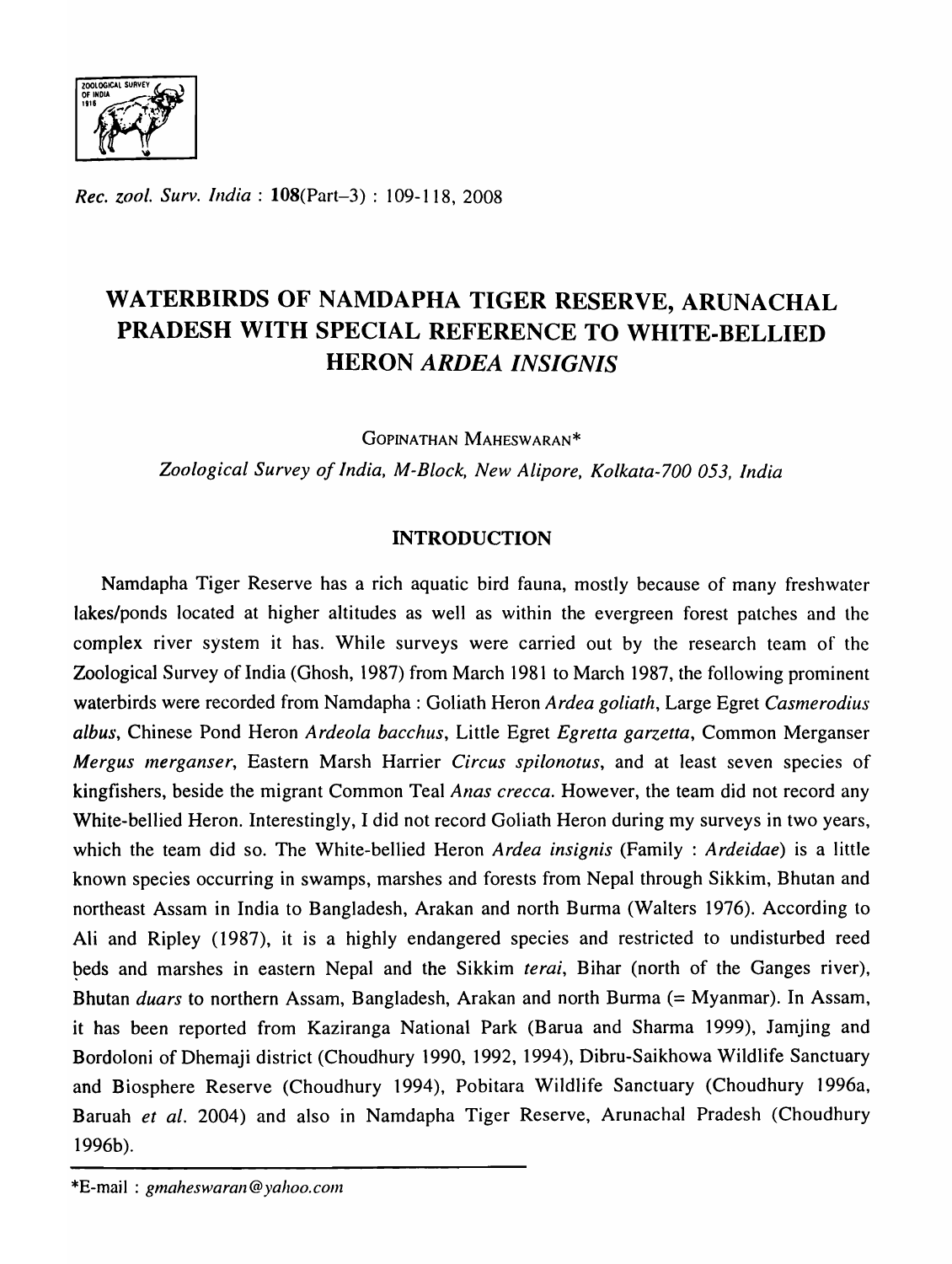In January 1997, 16 White-bellied Herons were counted from Pobitara Wildlife Sanctuary, Assam -the biggest count for this species in Assam to date (Baruah *et al.* 2004). However, it has not been recorded from Nepal since 19<sup>th</sup> century, and is considered to be 'extirpated' (Baral and Inskipp, 2004). The White-bellied Heron is restricted to the southern foothills of the Himalayas, southwards at the eastern end through Bhutan and Assam, to northeast and northwest Burma. The only localities where the White-bellied Heron had been described as common were in northern Burma, for example along the Mali Kha river in Putao (Smythies 1953) and in the Irrawady river (Stanford & Ticehurst 1939). Since many years have passed by, no detailed accounts about the number of birds present in these areas are available, until King *et al.* (2001), had recorded a breeding-plumaged individual near the village of Ziyardum (1,000 m elevation) on 30 January 1998 in northern Myanmar (King *et al.* 2001). The team had also recorded few more individuals around Ziyardum in 1998 and 1999 and eventually these were the first sightings of this species for many years and also a handful of recent sightings in Myanmar. However, records in Myanmar as far southeast as Toungoo and Pegu suggest a migration or post-breeding dispersal (Hancock and Kushlan, 1984).

There have been a number of recent records from an area comprising north-eastern Bangladesh, Assam (India), and notably Bhutan (lnskipp and Inskipp 1993a,b). From Bhutan's forested rivers have come repeated sightings of solitary individuals. In Bangladesh, one solitary individual was seen on a reservoir (Harvey 1990) and a pair flushed from a forested lakeshore in the north-east (Thompson *et ai.* 1993), and a solitary bird was seen in Namdapha Tiger Reserve in Arunachal Pradesh (Anon 1994). An unusual record of a solitary individual at Chilika Lake (Orissa), southwest of the Sundarbans (Jepson 1987) may be linked to a population reported in the Sundarbans (Scott 1989). The species is undoubtedly very rare and is considered to be globally threatened and categorized as Endangered A2c; C1 Vulnerable D1 (IUCN, 1996). However, since there is no justification for a population estimate of over 250 mature individuals, the scarcity and the combined known degree of habitat destruction and degradation over this species' range justifies classification as Critically Endangered (Kushlan and Hafner, 2000).

#### STUDY AREA AND METHODS

Surveys were carried in Namdapha Tiger Reserve and National Park (Figure 1), Arunachal Pradesh (27° 23' 30" N to 27° 39' 40" N and 96° 15' 20" E to 96° 58' 33" E) in 2005 and 2006 to find out the waterbird diversity with special reference to White-bellied Heron *Ardea insignis.* In 2005, surveys were conducted from 4-29 September (25 days), whereas in 2006 surveys were carried out from 12 November to 08 December (27 days). Different areas were surveyed (Table 1) within Namdapha to study its waterbird diversity in both the years. Namdapha Tiger Reserve  $(1,985 \text{ km}^2)$  is situated in Changlang district of Arunachal Pradesh bordering Myanmar. It has a wider altitudinal variation which rises from 200m to 4500m. The main river of the area is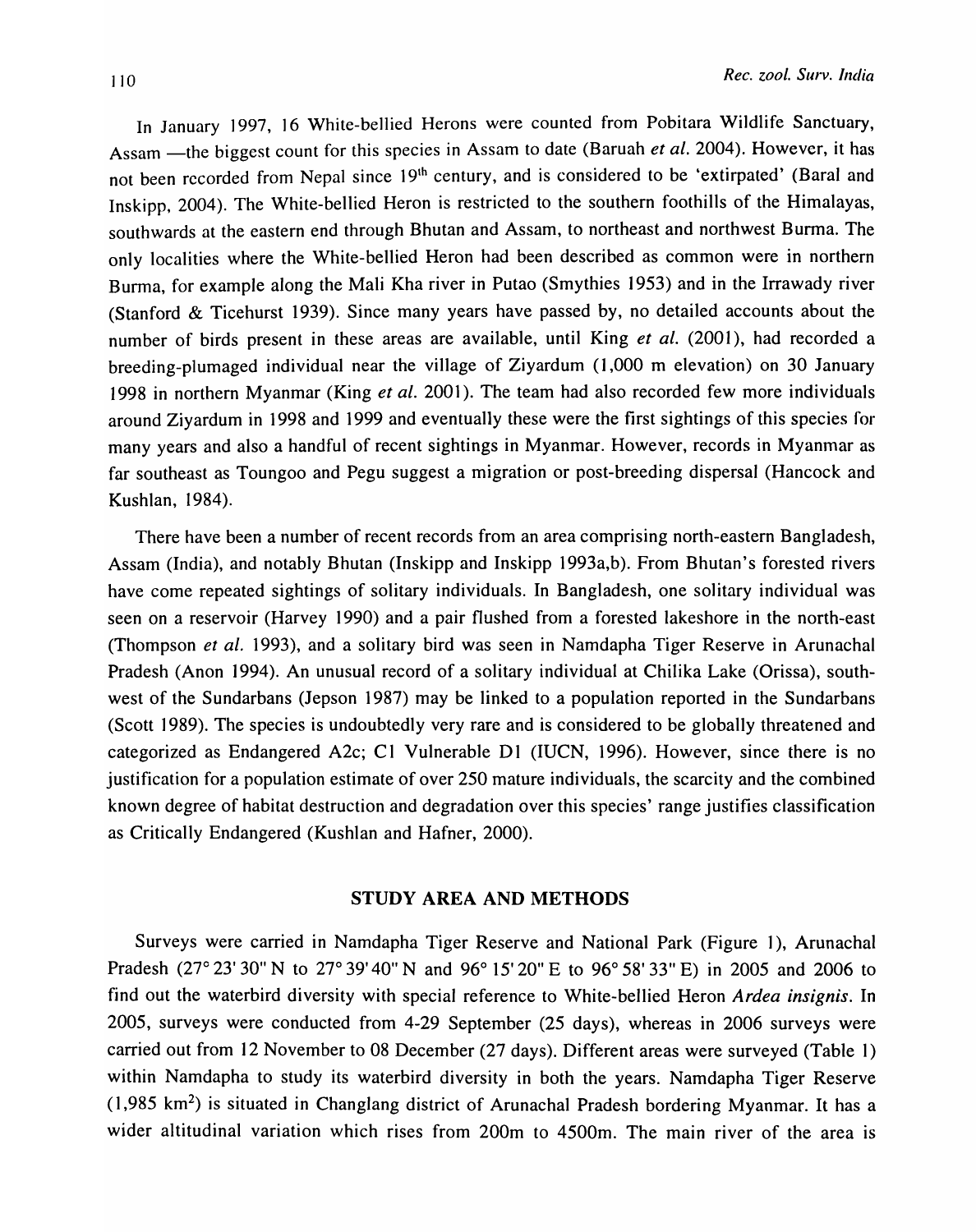$\begin{array}{c} 111 \\ 111 \end{array}$ 



- Fig. 1 : Showing the localities (black squares) where the White-bellied Herons were sighted inside the Namdapha Tiger Reserve and the small (white circles) and the big camps (symbol) being setup by the survey team.
	- 1. Firmbase; 2. In between Firmbase and Embyong; 3. 30th Mile; 4. Burmanala; 5. Embyong; 6. Motijheel; 7. Ranijheel, B. 56 Mile camp, C. 63 Mile camp, D. 70 Mile camp.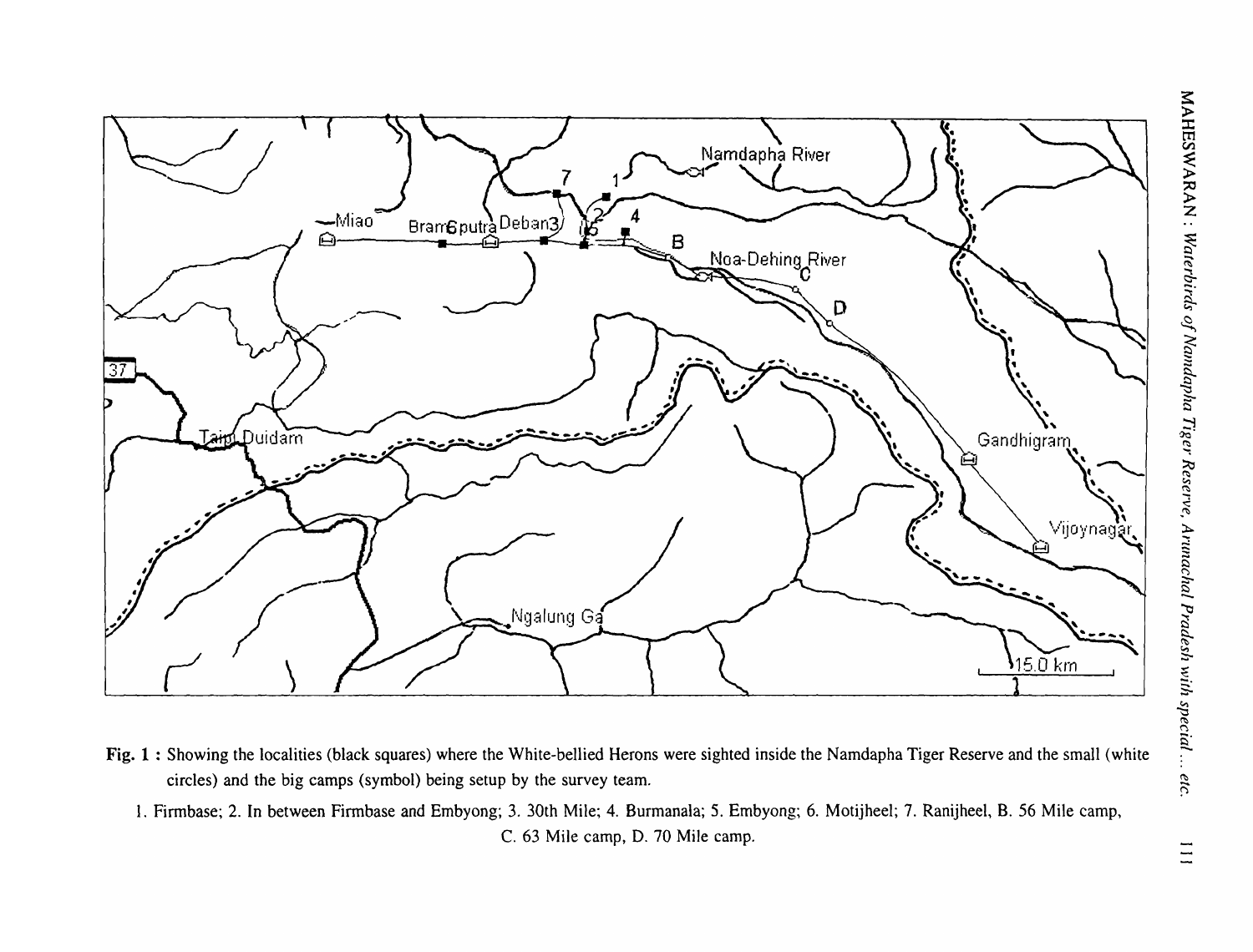Table 1 : Areas surveyed within Namdapha Tiger Reserve (in 2005 & 2006) and their coordinates.

| <b>Date</b> | River      | <b>Place</b>                      | Locality                   | <b>Significant bird species</b><br>recorded                                          |
|-------------|------------|-----------------------------------|----------------------------|--------------------------------------------------------------------------------------|
| 05/09/2005  | Noa-Dehing | Miao                              | 27°31.58' N<br>96°31.13' E | Little Egret,<br><b>Unidentified Duck</b>                                            |
| 05/09/2005  | Noa-Dehing | Embyong                           | 27°29.32' N<br>96°29.42' E |                                                                                      |
| 05/09/2005  | Noa-Dehing | 7km from<br>Miao                  | 27°30.50' N<br>90°08.28' E | Little Egret,<br>Common Sandpiper                                                    |
| 07/09/2005  | Noa-Dehing | Manabhum                          | 27°30.03' N<br>96°14.29' E |                                                                                      |
| 09/09/2005  | Noa-Dehing | Deban                             | 27°30.06' N<br>96°23.42' E | Darter                                                                               |
| 09/09/2005  | Debannala  | Deban<br>Junction                 | 27°32.96' N<br>96°23.70' E |                                                                                      |
| 10/09/2005  | Noa-Dehing | Deban to<br>Miao                  | 27°30.15' N<br>96°20.99' E | Darter, Great Stone Plover,<br>White-breasted Kingfisher,<br><b>Common Sandpiper</b> |
| 11/09/2005  | Noa-Dehing | Deban to<br>18 <sup>th</sup> Mile | 27°29.81' N<br>96°24.46' E |                                                                                      |
| 12/09/2005  | Motijheel  | Deban to<br>Motijheel             | 27°29.05' N<br>96°19.81' E |                                                                                      |
| 15/09/2005  |            | Deban to<br>Haldibari             | 27°31.46' N<br>96°23.92' E |                                                                                      |
| 15/09/2005  |            | Hornbill<br>Camp                  | 27°32.41' N<br>96°26.51' E |                                                                                      |
| 16/09/2005  |            | <b>Bulbulia</b><br>Camp           | 27°32.05' N<br>96°27.54' E |                                                                                      |
| 16/09/2005  | Namdapha   | Firmbase<br>Camp                  | 27°30.74' N<br>96°30.21' E |                                                                                      |
| 18/09/2005  | Namdapha   | Firmbase                          | 27°31.58' N<br>96°31.13' E | <b>White-bellied Heron</b>                                                           |
| 19/09/2005  | Namdapha   | Embyong                           | 27°29.32' N<br>96°29.42' E | <b>White-bellied Heron</b>                                                           |
| 15/11/2006  | Miao River | Miao                              | 27°29.05' N<br>96°23.59' E |                                                                                      |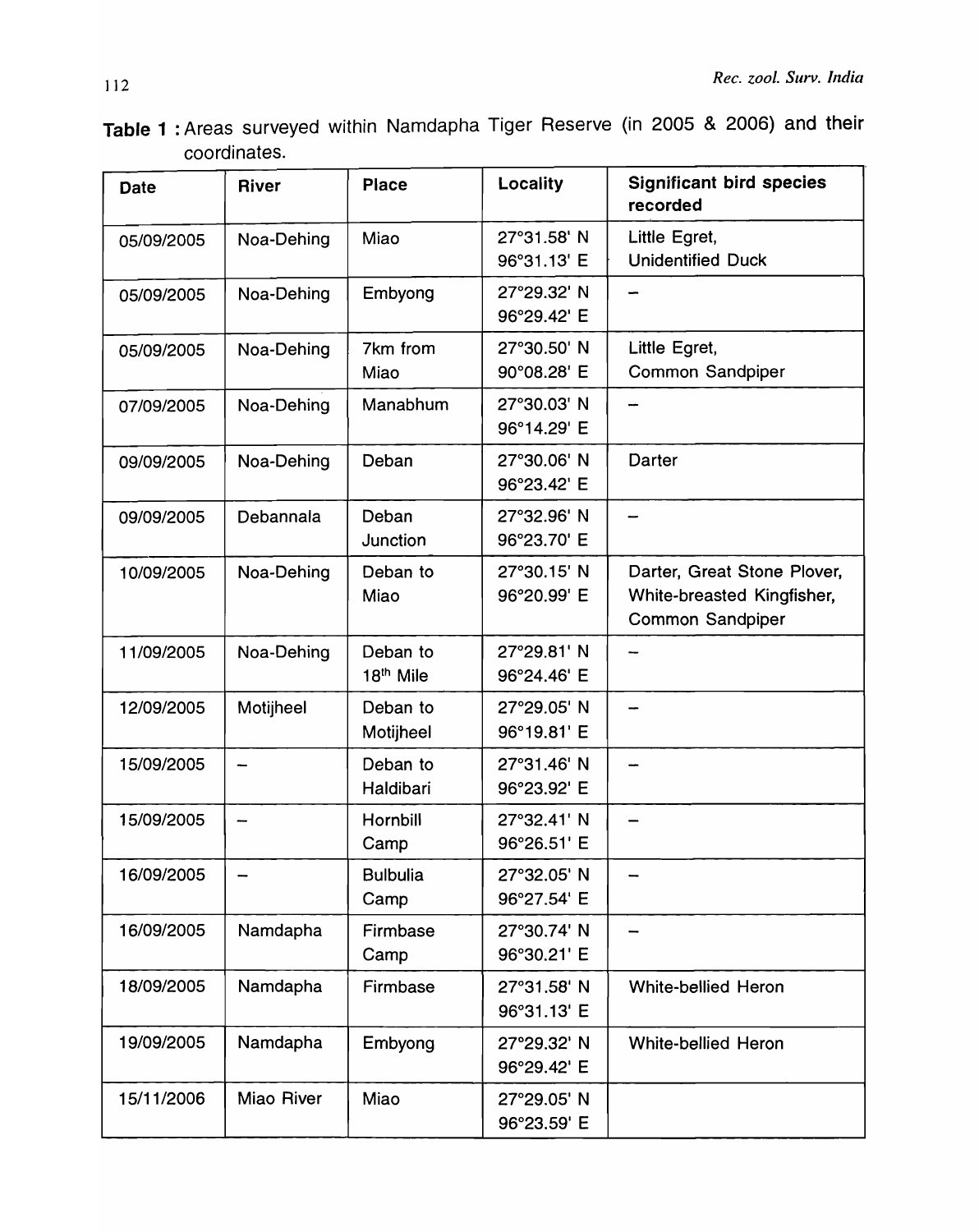Table 1 : (Cont'd.).

| <b>Date</b> | <b>River</b>            | <b>Place</b>                    | Locality                   | <b>Significant bird species</b><br>recorded |
|-------------|-------------------------|---------------------------------|----------------------------|---------------------------------------------|
| 17/11/2006  | Noa-Dehing              | Deban                           | 27°30.52' N<br>96°23.54' E | <b>Black Stork,</b><br><b>Brown Dipper</b>  |
| 18/11/2006  | Noa-Dehing              | 27-Mile                         | 27°28.81' N<br>96°26.38' E | <b>Common Merganser</b>                     |
| 19/11/2006  | Noa-Dehing              | <b>Burmanala</b><br>$(40$ Mile) | 27°29.54' N<br>96°32.29' E |                                             |
| 20/11/2006  | Noa-Dehing              | 40 Mile                         | 27°29 54' N<br>96°32.29' E | <b>White-bellied Heron</b>                  |
| 21/11/2006  |                         | 52-Mile                         | 27°28.26' N<br>96°35.15' E |                                             |
| 22/11/2006  | Noa-Dehing              | 56-Mile                         | 27°27.35' N<br>96°39.36' E |                                             |
| 23/11/2006  | Noa-Dehing              | 62-Mile                         | 27°25.94' N<br>96°43.45' E |                                             |
| 23/11/2006  | Noa-Dehing              | 72-Mile                         | 27°24.39' N<br>96°46.04' E |                                             |
| 24/11/2006  |                         | Gandhigram IB                   | 27°16.50' N<br>96°54.88' E | Ibisbill, The Lapwing                       |
| 25/11/2006  |                         | Vijoynagar IB                   | 27°11.39' N<br>97°00.32' E |                                             |
| 30/11/2006  | Namdapha-<br>Noa-Dehing | Embyong                         | 27°29.25' N<br>96°29.32' E | <b>White-bellied Heron</b>                  |

Noa-Dehing or Diyun which originates from the mountains near the Chokan Pass on the Indo-Myanmar border and flows in east-west direction which finally joins Brahmaputra. The other major river within the Reserve is Namdapha, which originates from the Phonga Pass and runs northsouth before joining Noa-Dehing at Embyong near Firmbase. Apart from these main rivers, there are numerous perennial rivers and rivulets and seasonal streams which drain out waters from both Dapha Bum and Patkai ranges to the river Noa-Dehing. The area is well known for excessive rainfall which starts in winter due to 'Western disturbances' and sue to that June, July and August receive 75% of the annual rainfall which is roughly 1991 mm.

Surveys were undertaken to know the distribution of White-bellied Herons within Namdapha as there are reports of this species occurring here, and in northern Myanmar. Due to logistic reasons we did not carryout any survey for this species in Myanmar, instead covered the areas within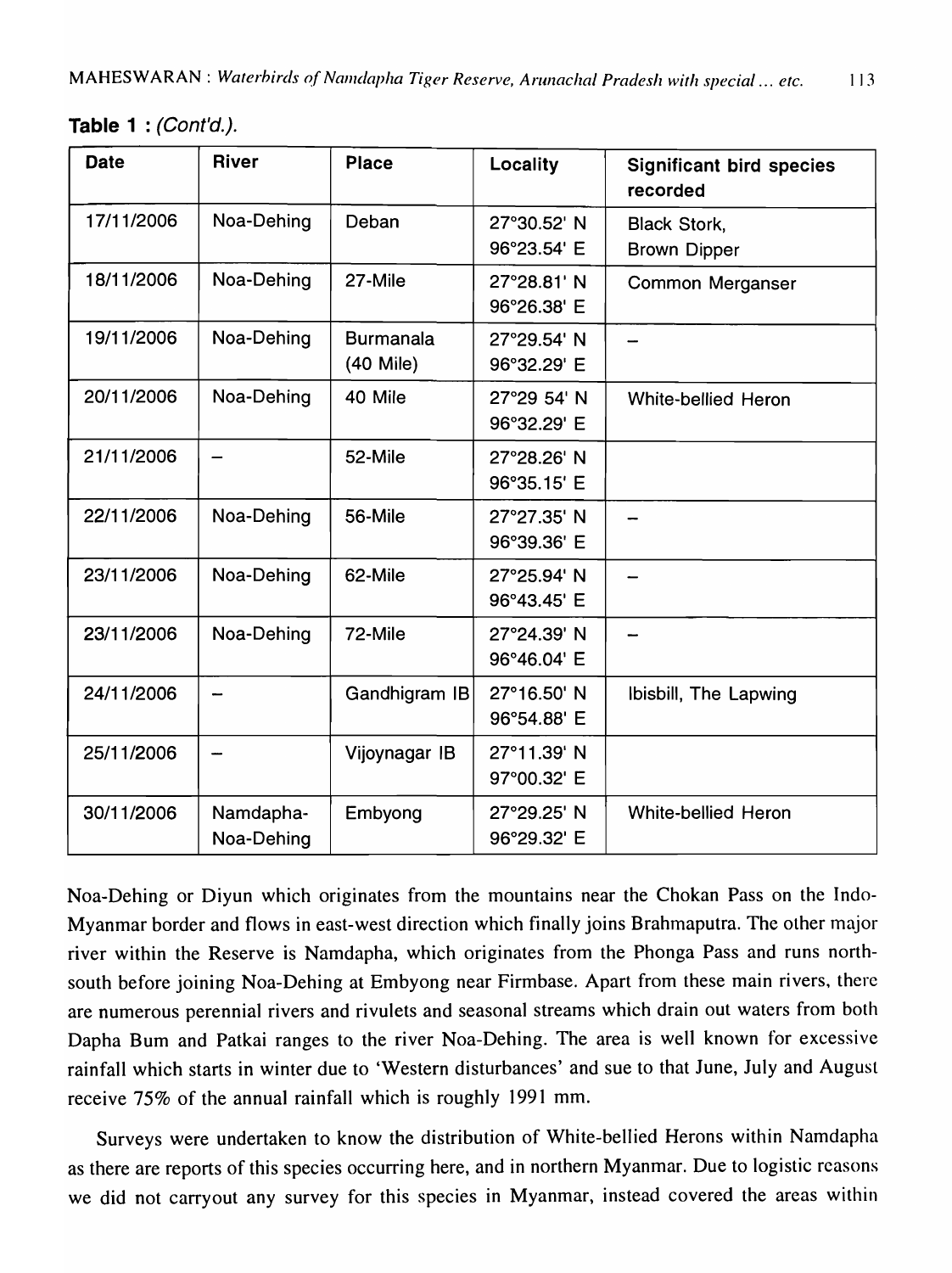Namdapha bordering that country. Since most of the Park is very uneven and intersected by rivers and big streams, surveys were carried out by walking along the river Noa-Dehing. At an average around 10 km were covered everyday during the surveys. Sometimes, a total of 15-18 km were covered daily looking for waterbirds including White-bellied Herons along Noa-Dehing river from Miao to Embyong in 2005 and almost the same distance from Miao to Vijoynagar (Figure 1). Often country-made boats of local villagers were used to cross Noa-Dehing, especially where water levels were more. However, while going from Deban to Embyong via Firmbase, circuitous route was taken and passed through Haldibari, Hornbill Camp, Bulbulia and Ranijheel (see Figure I) mainly to avoid the surging river as there was no boat available beyond Deban to cross Noa-Dehing. Field camp was set up for six nights at Firmbase close to a rivulet that was fed by Namdapha river. On certain days, other waterbodies such as Ranijheel and Motijheel were also visited (see Figure 1) situated inside the rainforest mainly to see other waterbirds, including Whitewinged Duck *Cairina scutulata*-as the Park is said to have a few remnant population of this little known species. In 2006, after surveying the nearby areas of Miao, I moved to Deban and then from there to Vijoynagar through Gandhigram along the river Noa-Dehing so as not to miss any significant sighting(s) of heron. Daily, I walked for 7-8 hours looking for herons on either side of the river. It took me six nights and seven days to reach Vijoynagar and the same number of days to return to Deban. Magellen-300 GPS was used to record the coordinates of various places and later on those points were plotted on the map.

### RESULTS AND DISCUSSION

In two years (2005 & 2006), 52 days were spent within Namdapha Tiger Reserve covering more than 250 km on foot looking for waterbirds, especially the White-bellied Heron. More than 90% of the time was spent walking along the Noa-Dehing and the remaining time was spent in visiting other waterbodies such as Ranijheel and Motijheel-two important natural ponds situated within the thick forest patches. Waterbirds as well as other water-dependent species recorded inside the reserve are given in Table 2. White-bellied Herons were sighted twice in 2005 in the river Namdapha near Embyong-where the confluence of Noa-Dehing and Namdapha takes place, and thrice in 2006 in Namdapha and Noa-Dehing rivers (Table 3). Assuming that these five herons are part of the 250 mature individuals of the species exist today in the wild (Kushlan and Hafner, 2000), Namdapha Tiger Reserve is considered to support about 2% of the world's total population of this species.

Rivers of Namdapha are perennial and have different depths at different places with high water current in some of the places especially where boulders are more. Crystal clear fresh water supports varieties of fish fauna which in turn attracts various bird species especially Little Cormorant *Phalacrocorax niger,* Great Cormorant *Phalacrocorax carbo* (only in winter) and Darter *Anhinga melanogaster.* Many flocks of Little Cormorant each comprises of more than 50-120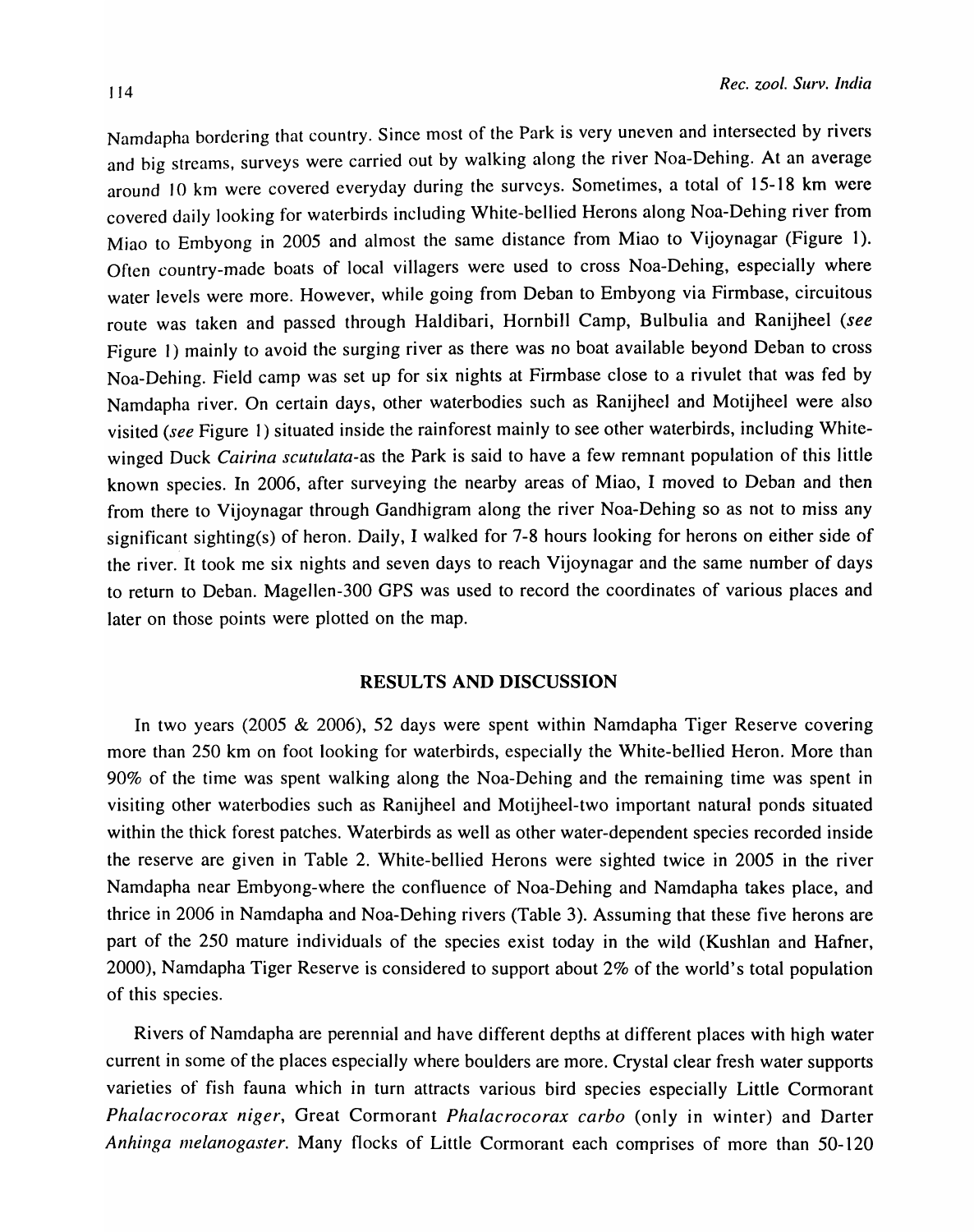| Table 2: List of waterbirds recorded in Namdapha Tiger Reserve, Arunachal Pradesh in |  |  |
|--------------------------------------------------------------------------------------|--|--|
| 2005 & 2006.                                                                         |  |  |

|     | <b>Common Name</b>                                 | <b>Scientific Name</b>                        | 2005*     | 2006      |
|-----|----------------------------------------------------|-----------------------------------------------|-----------|-----------|
| 1.  | <b>Great Cormorant</b>                             | Phalacrocorax carbo (Linnaeus, 1758)          | $\ddot{}$ | $\ddot{}$ |
| 2.  | Little Cormorant                                   | Phalacrocorax niger (Vieillot, 1817)          | $\div$    | $\ddot{}$ |
| 3.  | Darter                                             | Anhinga melanogaster Pennant, 1769            | $\div$    | $+$       |
| 4.  | <b>Little Egret</b>                                | Egretta garzetta (Linnaeus, 1766)             | ÷         | $\div$    |
| 5.  | <b>Black Bittern</b>                               | Dupetor flavicollis (Latham, 1790)            | $\div$    | $+$       |
| 6.  | <b>Black-crowned Night Heron</b>                   | Nycticorax nycticorax (Linnaeus, 1758)        | $\ddot{}$ | $\ddot{}$ |
| 7.  | <b>White-bellied Heron</b>                         | Ardea insignis Hume 1878                      | $\ddot{}$ | $\ddot{}$ |
| 8.  | <b>Black Stork</b>                                 | Ciconia nigra (Linnaeus, 1758)                |           | $+$       |
| 9.  | Common Merganser                                   | Mergus merganser Linnaeus, 1758               |           | $\div$    |
| 10. | <b>Brahminy Shelduck</b>                           | Tadorna ferruginea (Pallas, 1764)             |           | $\ddot{}$ |
| 11. | <b>Greater Grey-headed</b><br><b>Fishing Eagle</b> | Ichthyophaga ichthyaetus<br>(Horsfield, 1821) | $\ddot{}$ | $\div$    |
| 12. | Elwe's (Black-tailed) Crake?                       | Porzana bicolor (Walden, 1872)                | $\div$    |           |
| 13. | Long-billed Plover                                 | Charadrius placidus J.E. Gray, 1863           |           | $+$       |
| 14. | Kentish Plover                                     | Charadrius alexandrinus Linnaeus, 1758        | $\ddot{}$ | $\div$    |
| 15. | <b>River Lapwing</b>                               | Vanellus duvaucelii (Lesson, 1826)            | $\ddot{}$ | $\div$    |
| 16. | <b>Red-wattled Lapwing</b>                         | Vanellus indicus (Boddaert, 1783)             | $\ddot{}$ | $\ddot{}$ |
| 17. | Northern Lapwing                                   | Vanellus vanellus (Linnaeus, 1758)            |           | $\div$    |
| 18. | <b>Common Sandpiper</b>                            | Actitis hypoleucos Linnaeus, 1758             | +         | $\div$    |
| 19. | <b>Ibisbill</b>                                    | Ibidorhyncha struthersii Vigors, 1832         |           | $\ddot{}$ |
| 20. | <b>Great Stone-Plover</b>                          | Esacus recurvirostris (Cuvier, 1829)          | $\ddot{}$ | $\ddot{}$ |
| 21. | <b>Small Blue Kingfisher</b>                       | Alcedo atthis (Linnaeus, 1758)                | $\ddot{}$ | $\ddot{}$ |
| 22. | Lesser Pied Kingfisher                             | Ceryle rudis (Linnaeus, 1758)                 | $\div$    | $+$       |
| 23. | <b>White-breasted Kingfisher</b>                   | Halcyon smyrnensis (Linnaeus, 1758)           | ┿         | $\div$    |
| 24. | Large Pied Wagtail                                 | Motacilla maderaspatensis Gmelin, 1789        | $\div$    | $\ddot{}$ |
| 25. | <b>Brown Dipper</b>                                | Cinclus pallasii Temminck, 1820               | $\ddot{}$ | $\div$    |
| 26. | <b>Little Forktail</b>                             | Enicurus scouleri Vigors, 1832                | +         | $\pm$     |
| 27. | Slaty-backed Forktail                              | Enicurus schistaceus (Hodgson, 1836)          | $\ddot{}$ | $+$       |
| 28. | <b>Plumbeous Redstart</b>                          | Rhyacornis fuliginosus (Vigors, 1831)         | $\ddot{}$ | $\pm$     |

'+' indicates the species was sighted; '-' indicates the species was not sighted. \*-please see 'Methods' for months during which the surveys were conducted.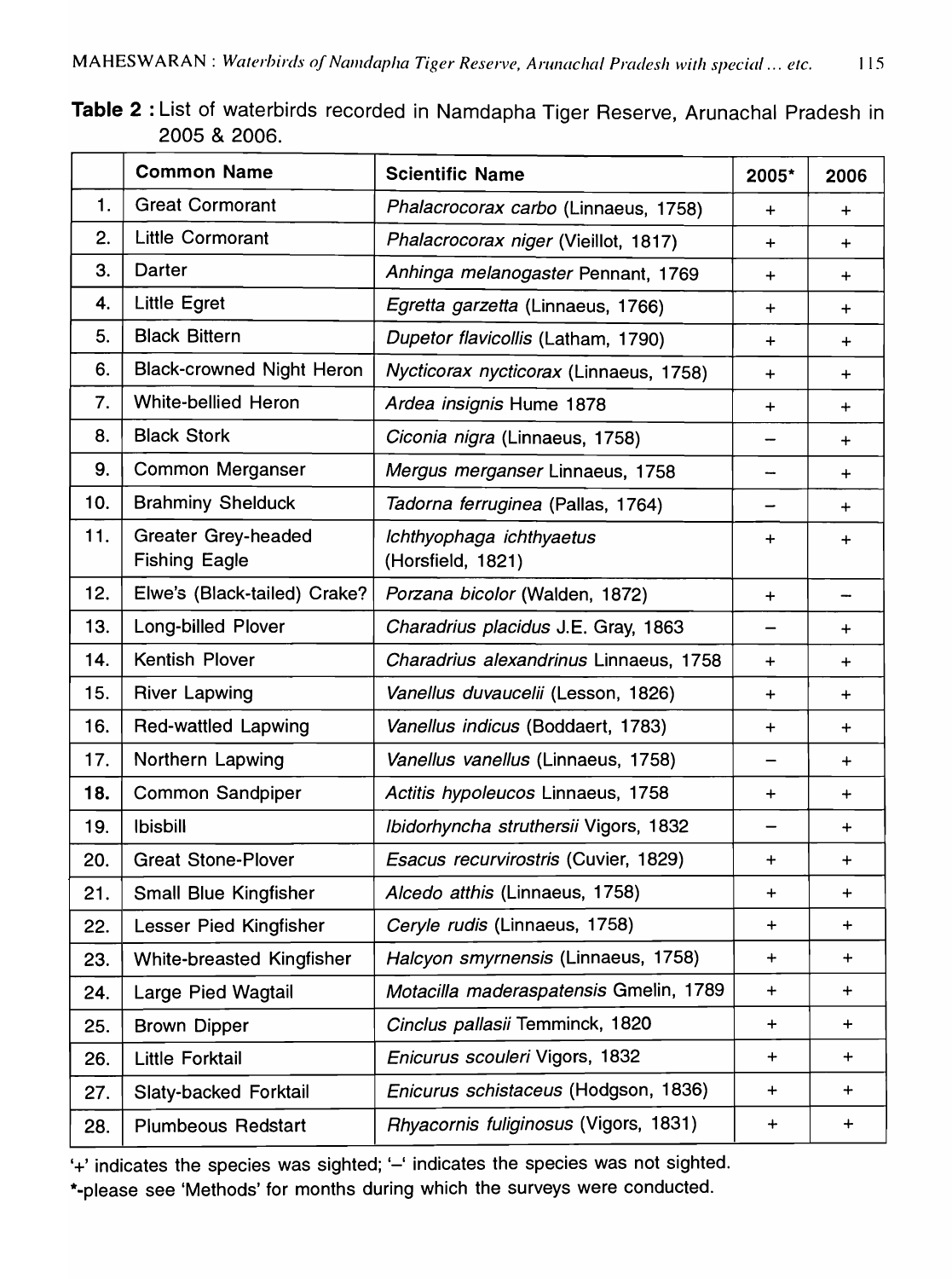| Date       | <b>River</b> | <b>Place</b> | <b>Locality</b> | No. of birds |
|------------|--------------|--------------|-----------------|--------------|
| 18/09/2005 | Namdapha     | Firmbase     | 27°31.58' N     | 01           |
|            |              |              | 96°31.13' E     |              |
| 19/09/2005 | Namdapha-    | Embyong      | 27° 29.32' N    | 01           |
|            | Noa-Dehing   |              | 96°29.42' E     |              |
| 19/11/2006 | Noa-Dehing   | 27 Mile      | 27° 29.21' N    | 01           |
|            |              |              | 96°26.64' E     |              |
| 20/11/2006 | Noa-Dehing   | 40 Mile      | 27° 29.54' N    | 01           |
|            |              |              | 96°32.29' E     |              |
| 30/11/2006 | Namdapha-    | Embyong      | 27° 29.25' N    | 01           |
|            | Noa-Dehing   |              | 96°29.32' E     |              |

Table 3 : Sightings of the White-bellied Heron in Namdapha Tiger Reserve in 2005 & 2006.

individuals were seen in Noa-Dehing River right from Miao up to Gandhigram in November/ December 2006. They seem to be the big competitors of White-bellied Heron since they both depend on the fishes. However, the hunting strategy of both species differ significantly; while former prefers deep waters of the rivers whereas the later prefers mostly the edges or the places where the water level is comparatively less and strewn with boulders. Unlike in other places (especially in Assam) where the White-bellied Herons were reportedly seen in water close to reedbeds, herons of Namdapha in turn prefer fast-flowing rivers with abundant fish where human interference is negligible.

Though I could not see any significantly important migratory species (other than the Great Cormorant), presence of White-bellied Heron in Namdapha in September to December reveals that it is not a migratory species. Official photographer of the Park had taken a video footage of a lonely White-bellied Heron foraging in the fringes of river Noa-Dehing close to Deban Guest House (approx. 27° 29.06' N, 96° 24.27' E) sometime in August 2005. In January 1993, a single heron was spotted on the banks of Noa-Dehing river in between Deban and M'Pen (Choudhury 1996b), further west of Embyong. Of the five sightings, one was in a place where the depth of water was not so high. Another sighting was in a place where the water current was relatively less with free-flowing water of roughly two feet. Presence of White-bellied Heron in such habitat is in total contrast to what Hancock and Kushlan (1984) have mentioned about it as a bird of the *'terai'*  and 'duars' White-bellied herons were also sighted in Assam *terai* (Choudhury, 1992 and Baruah *et al.* 2004). The reasons why the herons preferred such areas in Namdapha could be due to less human disturbance and abundant fish in the rivers of the Reserve. However, within Namdapha, the Firmbase area has tall grassland patches intermingled with small streams branching out from the mighty river-Namdapha. Though, many of such streams loose much of their water during winter, possibility of herons using such streams when they have more water is not ruled out.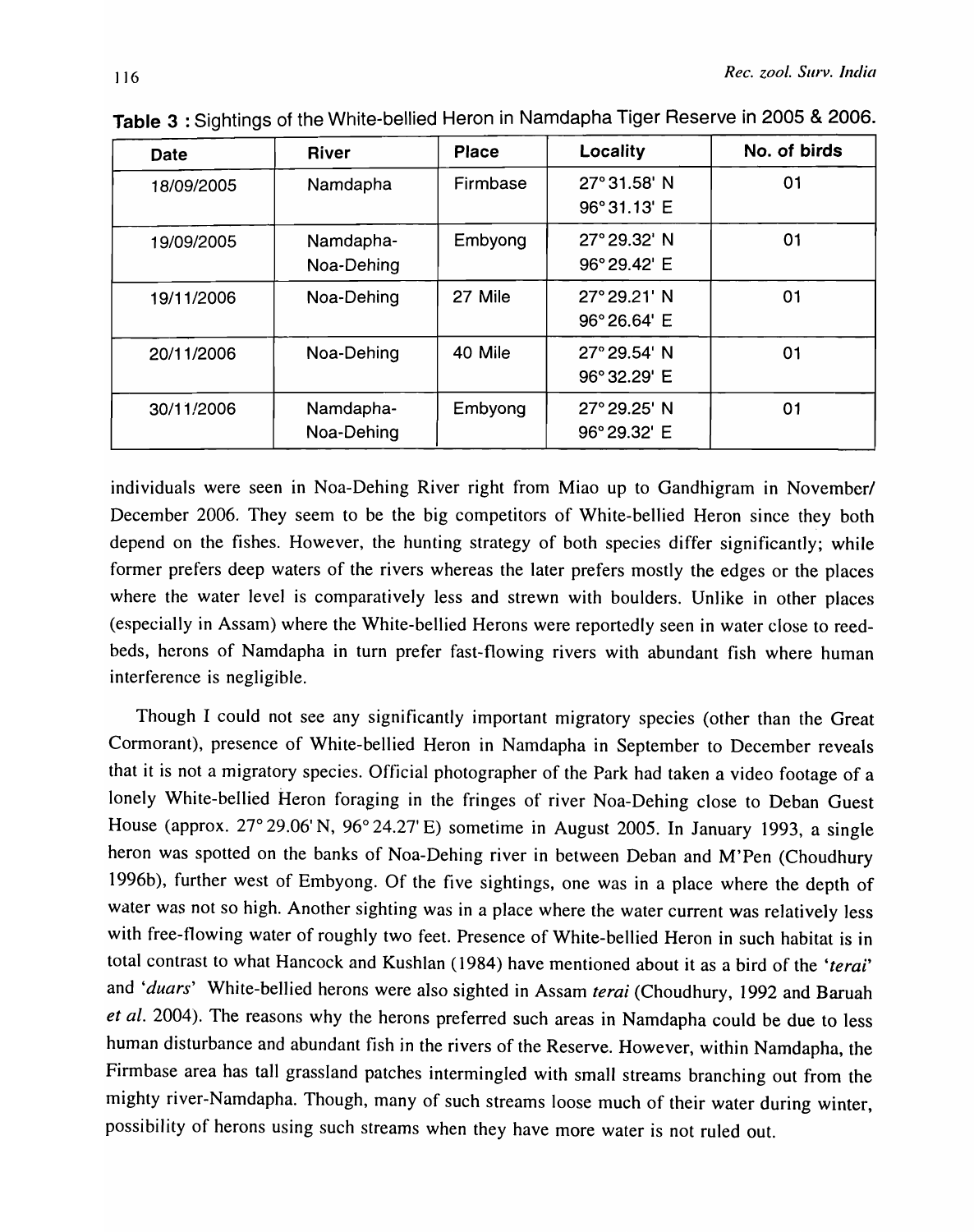More than 80% of the areas within Namdapha are still unexplored, thereby raising the speculation that one could possibly sec few more herons in the interior areas where accessibility is difficult. In general, though the wetlands with shallow water are ideal habitats for herons, White-bellied Herons in particular prefer to feed on fishes of rivers. The reasons behind why White-bellied heron select secluded freshwater riverbeds are not clear and still to be explored. However, I speculate that, the less-disturbance in terms anthropogenic activities seems to be a prime criterion behind the heron's selection of such habitat. Unfortunately, illegal fishing is also evident within Namdapha mainly by various tribes. I had come across many abandoned fishing camps setup by tribes. Most of these camps seem very close to the rivers and I even sighted a White-bellied heron a few meters away from one of such camps in Firmbase. In Deban, Chakma tribes collect fish and fingerlings using fishing nets and mosquito nets, respectively. Fishing is also very rampant with in the Park (from Miao to Vijoynagar) mainly by Lisu tribes who reside inside the Reserve. Floods in Namdapha are usual every year and they can drastically alter available feeding habitats by rendering large areas of usually suitable feeding habitats inhospitable for the herons. More surveys are needed in Arunachal Pradesh and also in the neighbouring Assam to find out the present status of this endangered species.

## ACKNOWLEDGEMENTS

I would like to thank the Director, ZSI for his encouragement and support. I also would like to thank the Forest Department of Arunachal Pradesh for giving me permission to carryout surveys within Namdapha Tiger Reserve. My sincere thanks are also due to my field assistants Mosang, Nima, Wangthe, Eshi and Kenaki of Deban village, Arunachal Pradesh.

#### REFERENCES

- Ali, S. and Ripley, S.D. 1987. Compact Handbook of the Birds of India and Pakistan. Oxford University Press, New Delhi. Pp. 14.
- Anonymous. 1994. From the field. *Oriental Bird Club Bulletin,* 19 : 65-67.
- Baral, H.S. and Inskipp, C. 2004. The state of Nepal's birds 2004. Department of National Parks and Wildlife Conservation, Bird Conservation-Nepal and IUCN-Nepal, Kathmandu.
- Barua, M. and Sharma, P. 1999. Birds of Kaziranga National Park, India. *Forktail,* 15 : 47-60.
- Baruah, M., Chettri, G. and Bordoloi, P. 2004. Sighting of White-bellied Heron Ardea insignis Hume in Pobitora Wildlife Sanctuary. J. *Bombay Nat. Hist. Soc.*, **101**(2): 311.
- Choudhury, A. 1990. Checklist of birds of Assam. Sofica Press and Publishers, Guwahati.
- Choudhury, A. 1992. Sighting of the Great White-belljed. Heron in Kamjing Reserve Forest, Assanl. *Newsletter for Birdwatchers.,* 32(7 & 8) : 17.